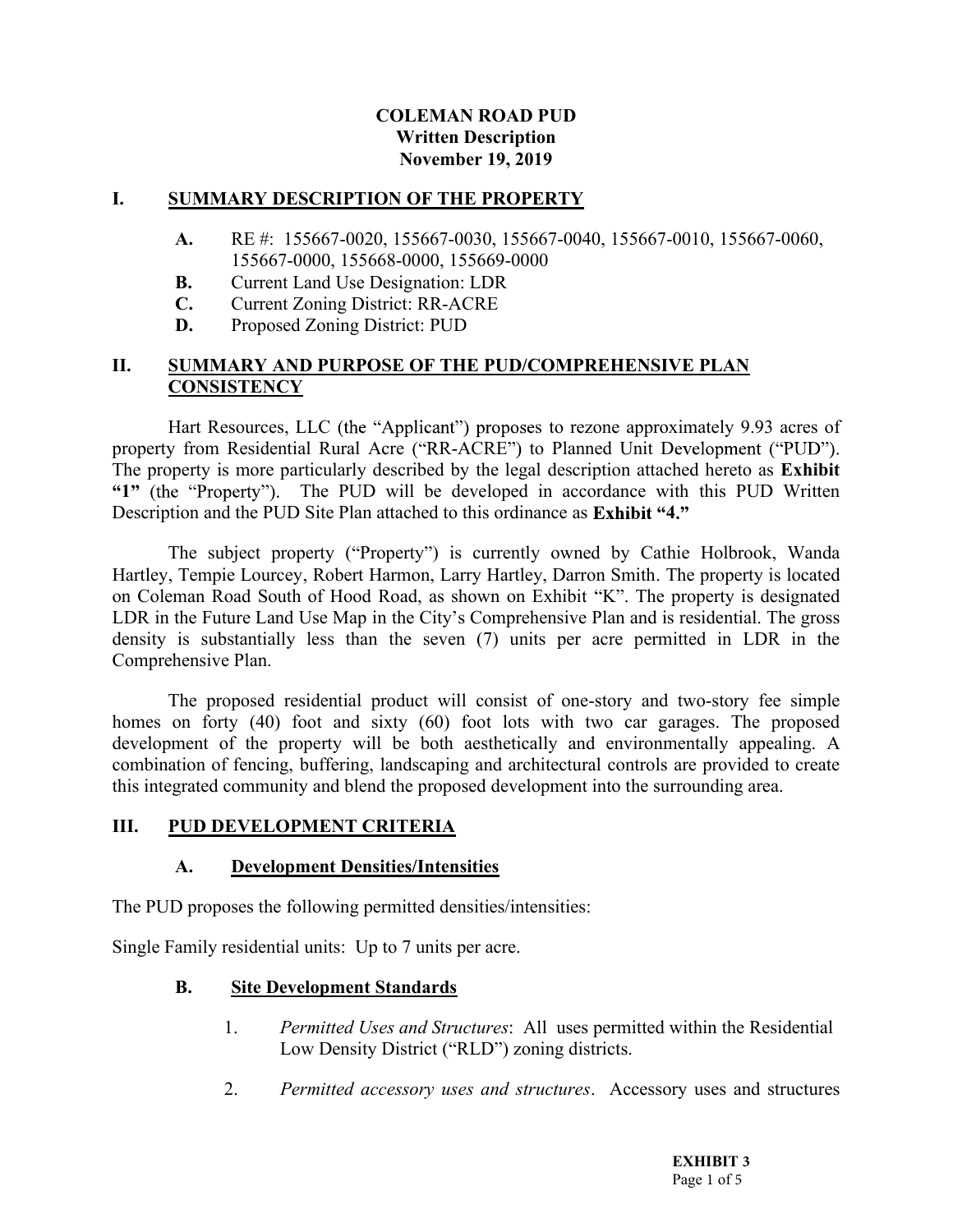are allowed as permitted in Section 656.403 of the Zoning Code.

- 3. Minimum lot requirements Interior lots (width and area):
	- a. Width  $-40$  feet
	- b. Area  $-4,000$  square feet
- 4. Minimum lot requirements Perimeter lots (width and area):
	- a. Width  $-60$  feet
	- b. Area  $-6,000$  square feet
- 5. Maximum lot coverage by all buildings and structures: 50%
- 6. Minimum yard requirements:
	- a. Front  $-20$  feet
	- b. Side  $-3$  feet for interior lots, 5 feet for perimeter lots
	- c.  $Rear 10$  feet
- 7. Maximum height of structures: 35 feet

### IV. OVERALL DEVELOPMENT STANDARDS AND CRITERIA

#### A. Access

 Access will be provided through Coleman Road as shown on the PUD Site Plan. The access road as shown on the PUD Site Plan and other interior roads will be publicly owned. The location and design of all access points and interior access roads is conceptual and the final location and design of all access points and interior access roads is subject to the review and approval of the City Planning and Development Department.

### B. Recreation/Open Space

 Recreation/open space requirements will be met by providing 435 square feet of active recreation area per dwelling unit or payment of a recreation and open space fee of \$250 per lot, or some combination thereof.

### C. Landscaping/Landscaped Buffers

 Landscaping and tree protection shall be provided in accordance with the City of Jacksonville Ordinance Code, as of January 1, 2019, and Article 25 of the Charter of the City of Jacksonville.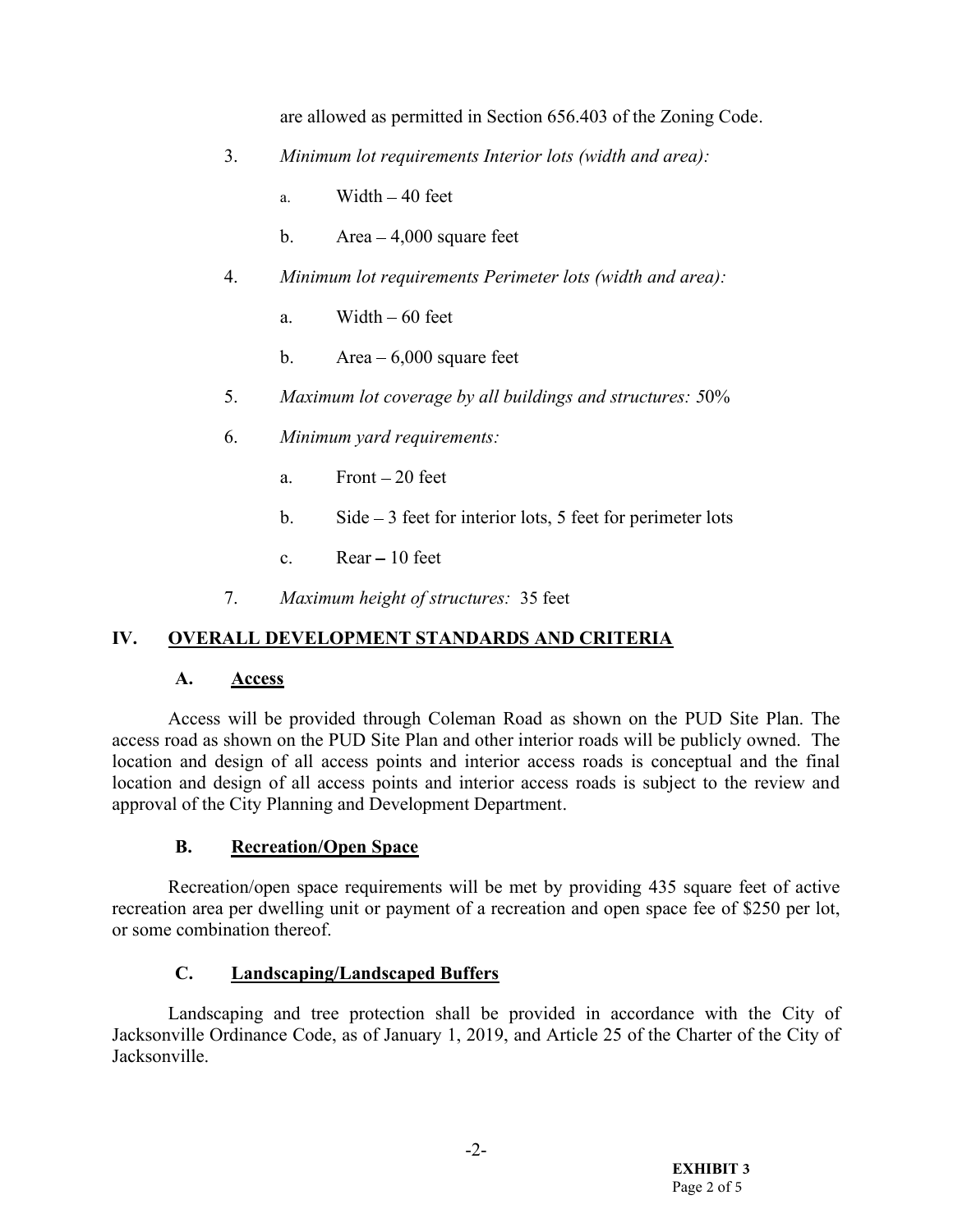# D. Signage

 The applicant may construct up to two (2) permanent, single faced identity signs at the entrance to the subdivision on Coleman Road or one (1) permanent, double faced sign in the median of the entry road to the subdivision. Each sign shall not exceed twenty-four (24) square feet in area or twelve (12) feet in height. Real estate and construction signs shall also be allowed on each lot as provided for by Section 656.1306 and Section 656.1307 of the Zoning Code.

# E. Construction offices/model units/real estate sales.

 On-site, temporary construction offices/model units/sales and leasing offices will be permitted. Real estate activities are permitted within model units. Associated parking for real estate activities is permitted adjacent to model units.

# F. Parking and Loading Requirements

Parking will be provided in accordance with Part 6 of the Zoning Code.

 The PUD may provide for more parking than is required, should the owner or developer deem it necessary and appropriate.

# G. Stormwater Retention

 Stormwater facilities will be constructed to serve the PUD in accordance with applicable regulations.

# H. Utilities

The Property is served by JEA.

# I. Conceptual Site Plan

 The configuration of the development as depicted on the PUD Site Plan is conceptual and revisions to the PUD Site Plan, including the internal circulation, may be required as the proposed development proceeds through final engineering and site plan review, subject to the review and approval of the Planning and Development Department. The building locations and roadways shown on the PUD Site Plan are schematic and may change prior to development subject to the review and approval of the Planning and Development Department.

### J. Phasing.

 Upon approval of the construction plans for the infrastructure improvements within the PUD, building permits for the construction of buildings within the PUD may be obtained prior to the recordation of the plat(s), if any.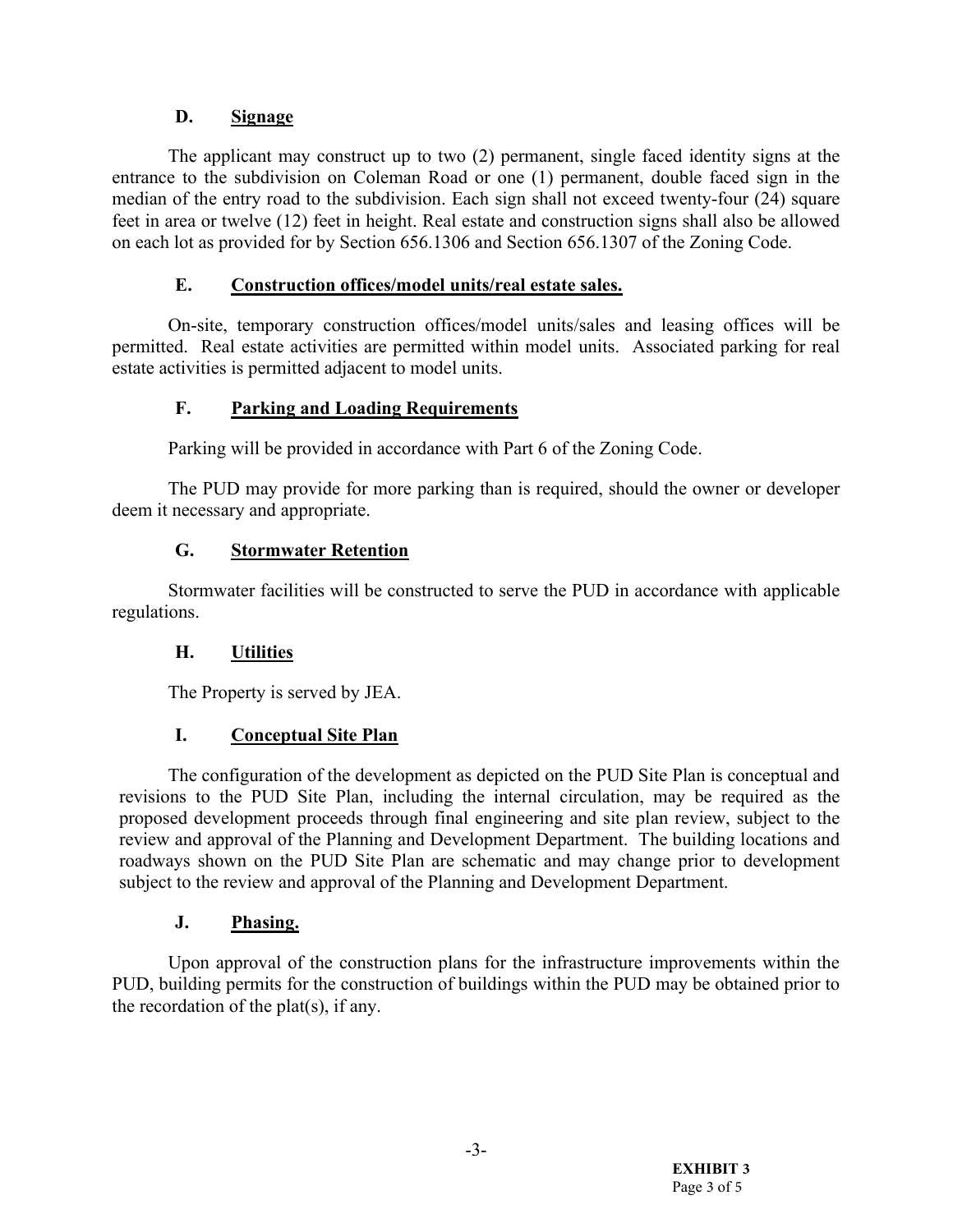# K. Modifications

 Amendment to this approved PUD district may be accomplished through either an administrative modification, minor modification, or by filing an application for rezoning.

# L. Architectural Review

 Prior to the construction of residential uses within the PUD, covenants and restrictions shall be recorded for the property which provides for architectural review of plans/elevations of home exteriors by an architectural review board and provide standards for such review, including requirements that (1) the façade (front) of each single family detached home must have at least two different finishes, one being primary finish and the secondary finish being an accent feature, (2) no panel siding can be used as the primary building product on the façade of any single family detached home. As part of verification of substantial compliance for the first residential use, such recorded covenants and restrictions will be submitted to the Planning and Development Department.

# M. Justification for the PUD Rezoning

 The PUD allows for a unique housing product that will create diversity in the housing market. Due to the unique nature of the housing product, the proposed development cannot reasonably meet certain requirements of the Zoning Code and therefore requires a PUD.

# N. PUD/Difference from Usual Application of Zoning Code

 The PUD differs from the usual application of the Zoning Code in the following respects: it binds the Applicant and successors to the PUD Written Description and PUD Conceptual Site Plan; it provides for site-specific design standards and criteria; and it permits a unique and creative approach to the planning and development of the Property. The differentiations set forth above relating to the PUD Written Description, PUD Site Plan, and access are not capable of being set forth in the table below, but are a result of the nature of the PUD rezoning. Differentiations from the Zoning Code that are capable of being specifically set forth are outlined in the table below.

| Element         | <b>Zoning Code</b>                                              | <b>Proposed PUD</b>                                                                                                    | Reasoning                                                                                                                                                                                                                                                                                                                                                                                                             |
|-----------------|-----------------------------------------------------------------|------------------------------------------------------------------------------------------------------------------------|-----------------------------------------------------------------------------------------------------------------------------------------------------------------------------------------------------------------------------------------------------------------------------------------------------------------------------------------------------------------------------------------------------------------------|
| <b>Lot Size</b> | For single family uses:<br>Zoning Code, RLD-40 or RLD-60        | For single family uses:<br>This PUD allows for both 40 foot lots and 60<br>foot lots                                   | By allowing this PUD to have two different<br>lot sizes, it allows the opportunity to provide<br>different size houses which will fit the<br>surrounding market.                                                                                                                                                                                                                                                      |
| Architecture    | The Zoning Code does not provide for<br>architectural controls. | This PUD allows for architectural review of<br>plans/elevations of home exteriors by an<br>architectural review board. | It provides standard requirements that (1) the<br>facade of each single family detached home<br>must have at least two different finishes, one<br>being primary and the secondary finish being<br>an accent feature, $(2)$ no panel siding can be<br>used as primary building product on the<br>façade. This will provide a unique<br>development that will bring a diversity of<br>housing product to the community. |